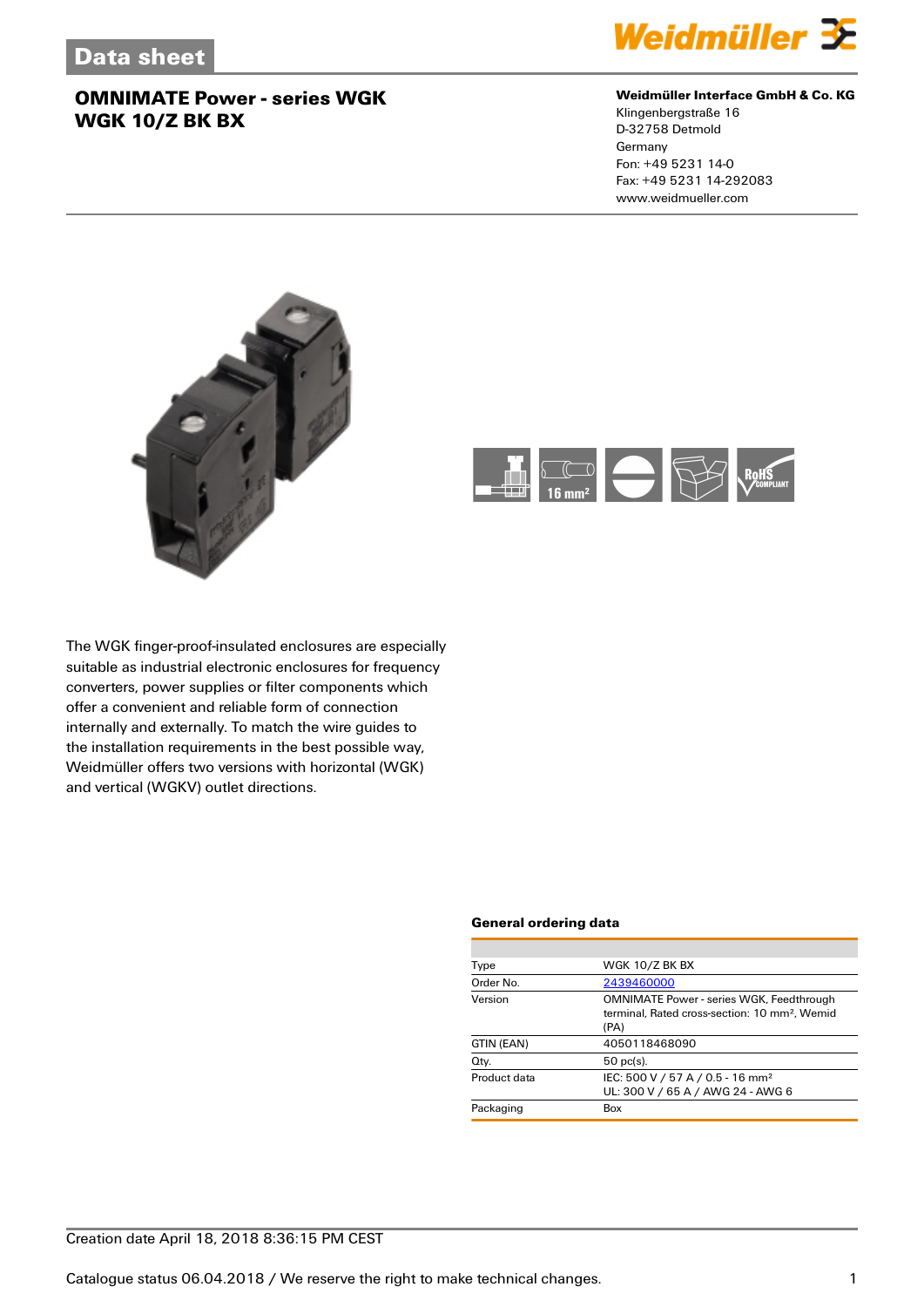# **Technical data**

**Dimensions and weights**



#### **Weidmüller Interface GmbH & Co. KG**

Klingenbergstraße 16 D-32758 Detmold Germany Fon: +49 5231 14-0 Fax: +49 5231 14-292083

| Net weight                                    | 19.62 g                        |                                                                   |                   |
|-----------------------------------------------|--------------------------------|-------------------------------------------------------------------|-------------------|
| <b>System parameters</b>                      |                                |                                                                   |                   |
| Product family                                | <b>OMNIMATE Power - series</b> | Wire connection method                                            |                   |
|                                               | WGK                            |                                                                   | Screw connection  |
| Conductor outlet direction                    | $180^\circ$                    | Fitted by customer                                                | Yes               |
| Screwdriver blade                             | $0.8 \times 4.0$               | Tightening torque, min.                                           | $1.2$ Nm          |
| Tightening torque, max.                       | 2.4 Nm                         | Clamping screw                                                    | M <sub>4</sub>    |
| Stripping length                              | $11 \text{ mm}$                | Touch-safe protection acc. to DIN VDE<br>0470                     | <b>IP 20</b>      |
| Material data                                 |                                |                                                                   |                   |
|                                               |                                |                                                                   |                   |
| Insulating material                           | Wemid (PA)                     | Colour                                                            | <b>Black</b>      |
| Colour chart (similar)                        | <b>RAL 9011</b>                | UL 94 flammability rating                                         | $V - 0$           |
| Contact material                              | E-Cu                           | Contact surface                                                   | tinned            |
| Storage temperature, min.                     | $-25 °C$                       | Storage temperature, max.                                         | 55 °C             |
| Max. relative humidity during storage         | 80%                            | Operating temperature, min.                                       | -50 °C            |
| Operating temperature, max.                   | 120 °C                         | Temperature range, installation, min.                             | -25 °C            |
| Temperature range, installation, max.         | 120 °C                         |                                                                   |                   |
| <b>Conductors suitable for connection</b>     |                                |                                                                   |                   |
|                                               |                                |                                                                   |                   |
| Clamping range, min.                          | $0.5$ mm <sup>2</sup>          | Clamping range, max.                                              | $16 \text{ mm}^2$ |
| Wire connection cross section AWG.            |                                | Wire connection cross section AWG.                                |                   |
| min.                                          | <b>AWG 24</b>                  | max.                                                              | AWG 6             |
| Solid, min. H05(07) V-U                       | $0.5$ mm <sup>2</sup>          | Solid, max. H05(07) V-U                                           | $16 \text{ mm}^2$ |
| Stranded, min. H07V-R                         | $10 \text{ mm}^2$              | Stranded, max. H07V-R                                             | $16 \text{ mm}^2$ |
| Flexible, min. H05(07) V-K                    | $0.5$ mm <sup>2</sup>          | Flexible, max. H05(07) V-K                                        | $10 \text{ mm}^2$ |
| w. wire end ferrule, DIN 46228 pt 1, min      | $0.5$ mm <sup>2</sup>          | w. wire end ferrule, DIN 46228 pt 1,<br>max.                      | $10 \text{ mm}^2$ |
| <b>Rated data acc. to IEC</b>                 |                                |                                                                   |                   |
|                                               |                                |                                                                   |                   |
| tested acc. to standard                       | IEC 60664-1, IEC 61984         | Rated current, min. no. of poles<br>(Tu=20°C)                     | 57 A              |
| Rated current, max. no. of poles<br>(Tu=20°C) | 57A                            | Rated voltage for surge voltage class /<br>pollution degree III/3 | 500 V             |
| Rated impulse voltage for surge voltage       |                                |                                                                   |                   |
| class/ contamination degree III/3             | 6 kV                           |                                                                   |                   |
| Rated data acc. to CSA                        |                                |                                                                   |                   |
|                                               |                                |                                                                   |                   |
| Rated voltage (Use group B)                   | 300 V                          | Rated voltage (Use group C)                                       | 300 V             |
| Rated current (use group B)                   | 65A                            | Rated current (use group C)                                       | 65 A              |
| Wire cross-section, AWG, min.                 | <b>AWG 24</b>                  | Wire cross-section, AWG, max.                                     | AWG 6             |
|                                               |                                |                                                                   |                   |

Creation date April 18, 2018 8:36:15 PM CEST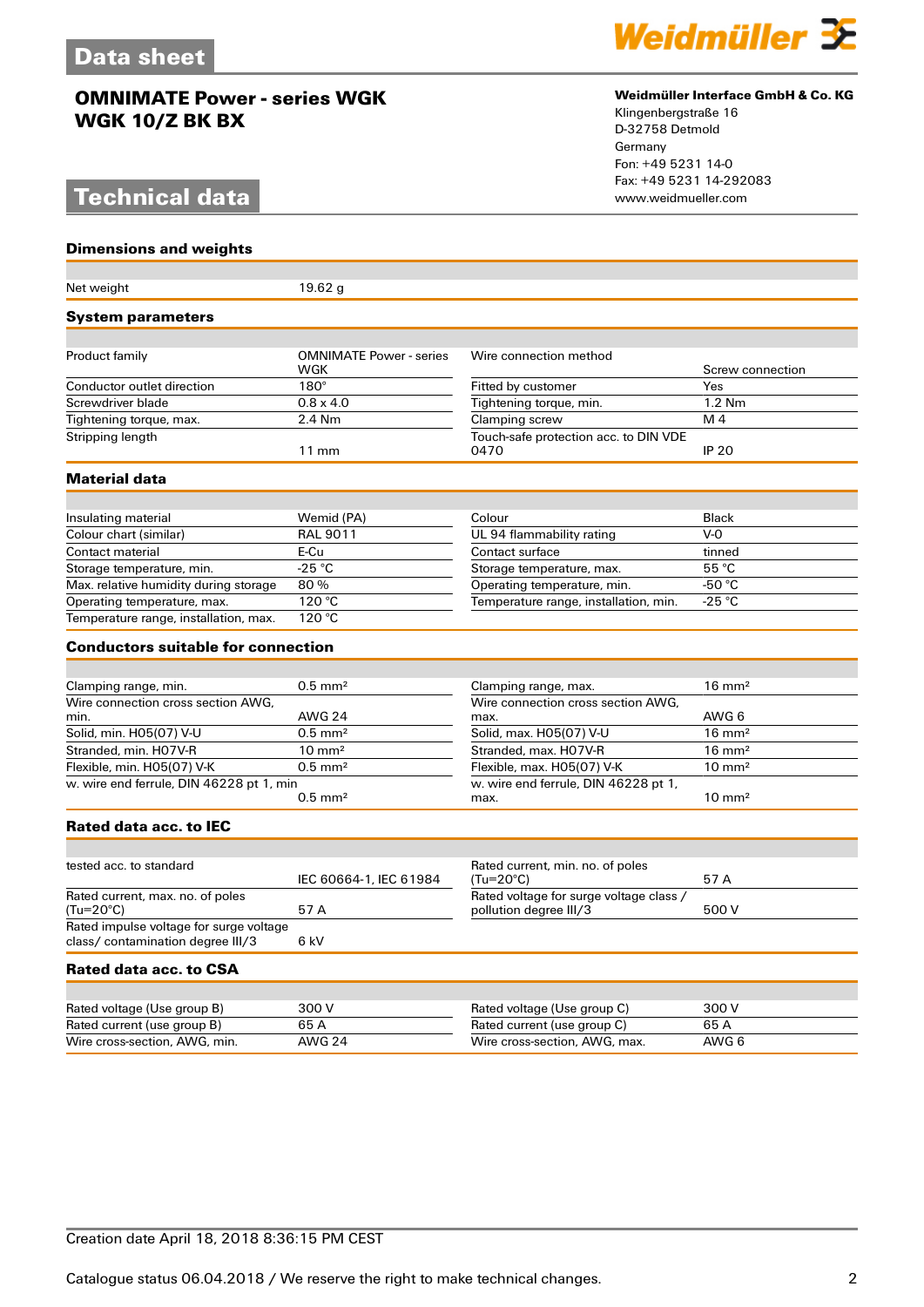# **Technical data**

**Rated data acc. to UL 1059**



### **Weidmüller Interface GmbH & Co. KG**

Klingenbergstraße 16 D-32758 Detmold Germany Fon: +49 5231 14-0 Fax: +49 5231 14-292083

| Institute (cURus)                              |                                                                                                                                                                                                                                              | Certificate No. (cURus)                                                                                       |             |  |  |
|------------------------------------------------|----------------------------------------------------------------------------------------------------------------------------------------------------------------------------------------------------------------------------------------------|---------------------------------------------------------------------------------------------------------------|-------------|--|--|
|                                                |                                                                                                                                                                                                                                              |                                                                                                               |             |  |  |
|                                                |                                                                                                                                                                                                                                              |                                                                                                               | E60693      |  |  |
| Rated voltage (use group B)                    | 300 V                                                                                                                                                                                                                                        | Rated voltage (use group C)                                                                                   | 300 V       |  |  |
| Rated current (use group B)                    | 65A                                                                                                                                                                                                                                          | Rated current (use group C)                                                                                   | 65 A        |  |  |
| Wire cross-section, AWG, min.                  | <b>AWG 24</b>                                                                                                                                                                                                                                | Wire cross-section, AWG, max.                                                                                 | AWG 6       |  |  |
| Reference to approval values                   | Specifications are<br>maximum values, details -<br>see approval certificate.                                                                                                                                                                 |                                                                                                               |             |  |  |
| <b>Classifications</b>                         |                                                                                                                                                                                                                                              |                                                                                                               |             |  |  |
|                                                |                                                                                                                                                                                                                                              |                                                                                                               |             |  |  |
| ETIM 6.0                                       | EC001283                                                                                                                                                                                                                                     | eClass 6.2                                                                                                    | 27-14-11-34 |  |  |
| eClass 9.1                                     | 27-14-11-34                                                                                                                                                                                                                                  |                                                                                                               |             |  |  |
| <b>Notes</b>                                   |                                                                                                                                                                                                                                              |                                                                                                               |             |  |  |
| Notes                                          |                                                                                                                                                                                                                                              |                                                                                                               |             |  |  |
|                                                | • Clearance and creepage distances to other components must be devised in accordance with the relevant<br>application standard. This can be achieved in the device by full encapsulation or by the use of additional<br>spacer plates.       |                                                                                                               |             |  |  |
|                                                | • Rated data refer only to the component itself. Clearance and creepage distances to other components are to<br>be designed in accordance with the relevant application standards.<br>• Colours: SW = black; GN/YL = green/yellow; GY = grey |                                                                                                               |             |  |  |
|                                                |                                                                                                                                                                                                                                              |                                                                                                               |             |  |  |
|                                                | • Additional colours on request                                                                                                                                                                                                              |                                                                                                               |             |  |  |
|                                                | $4 \text{ mm} = 250 \text{ V}$                                                                                                                                                                                                               | • WGK: Rated voltage plastic walls: $1 - 4$ mm = 500 V; metal walls: $1 - 2.5$ mm = 400 V; metal walls: 2.5 - |             |  |  |
| <b>Approvals</b>                               |                                                                                                                                                                                                                                              |                                                                                                               |             |  |  |
|                                                |                                                                                                                                                                                                                                              |                                                                                                               |             |  |  |
| Approvals                                      |                                                                                                                                                                                                                                              |                                                                                                               |             |  |  |
| <b>ROHS</b>                                    | Conform                                                                                                                                                                                                                                      |                                                                                                               |             |  |  |
| <b>Downloads</b>                               |                                                                                                                                                                                                                                              |                                                                                                               |             |  |  |
|                                                |                                                                                                                                                                                                                                              |                                                                                                               |             |  |  |
| Approval/Certificate/Document of<br>Conformity | <b>Declaration of the Manufacturer</b>                                                                                                                                                                                                       |                                                                                                               |             |  |  |
| Brochure/Catalogue                             | <b>FL DRIVES EN</b>                                                                                                                                                                                                                          |                                                                                                               |             |  |  |
|                                                | <b>MB DEVICE MANUF. EN</b>                                                                                                                                                                                                                   |                                                                                                               |             |  |  |
|                                                | <b>FL DRIVES DE</b><br><b>FL_BASE_STATION_EN</b>                                                                                                                                                                                             |                                                                                                               |             |  |  |
|                                                | <b>FL ELEVATOR EN</b>                                                                                                                                                                                                                        |                                                                                                               |             |  |  |
|                                                | <b>FL POWER SUPPLY EN</b>                                                                                                                                                                                                                    |                                                                                                               |             |  |  |
|                                                | <b>FL 72H SAMPLE SER EN</b><br>PO OMNIMATE EN                                                                                                                                                                                                |                                                                                                               |             |  |  |
| <b>Engineering Data</b>                        | <b>STEP</b>                                                                                                                                                                                                                                  |                                                                                                               |             |  |  |
|                                                |                                                                                                                                                                                                                                              |                                                                                                               |             |  |  |

## Creation date April 18, 2018 8:36:15 PM CEST

Catalogue status 06.04.2018 / We reserve the right to make technical changes. 33